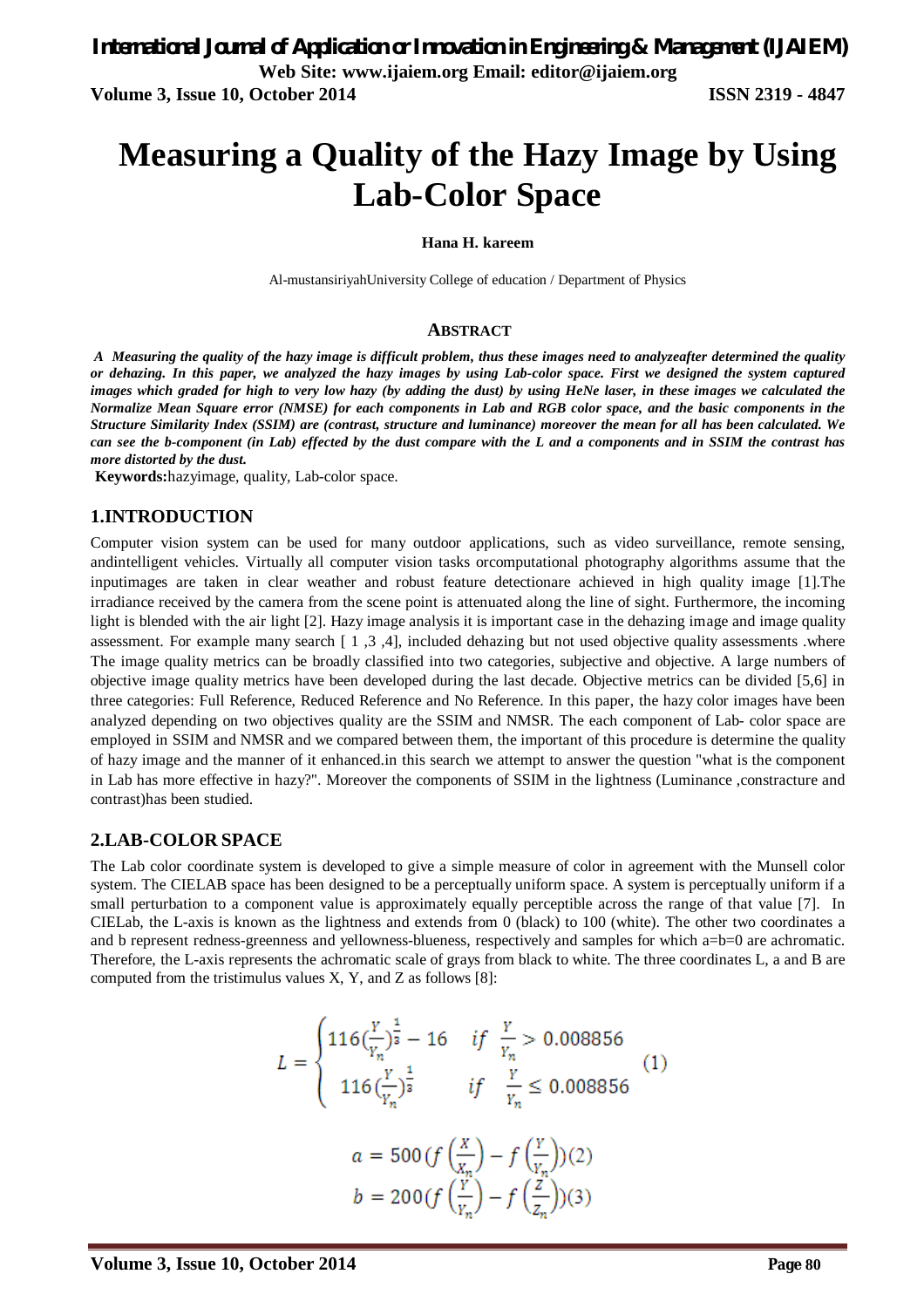# *International Journal of Application or Innovation in Engineering & Management (IJAIEM)* **Web Site: www.ijaiem.org Email: editor@ijaiem.org**

### **Volume 3, Issue 10, October 2014 ISSN 2319 - 4847**

Where Xn, Yn, and Zn describe a specified white object color stimulus and the function f is defined as[8]:

$$
f(x) = \begin{cases} x^{\frac{1}{3}} & \text{if } x > 0.008856\\ 7.787x + \frac{16}{116} & \text{if } x \le 0.008856 \end{cases}
$$
(4)

The b- coordinate represents the yellowness–blueness. The coordinates a and b have a range of approximately [−100, 100] [9].

#### **3.IMAGE QUALITY ASSESSMENT**

The SSIM metric is based on the evaluation of three different measures, the luminance, contrast, and structure comparison measures are computed as [10]:

$$
l(x, y) = \frac{2\mu_X(x, y)\mu_Y(x, y) + C_1}{\mu_X^2(x, y) + \mu_Y^2(x, y) + C_1}
$$
  
\n
$$
c(x, y) = \frac{2\sigma_X(x, y)\sigma_Y(x, y) + C_2}{\sigma_X^2(x, y) + \sigma_Y^2(x, y) + C_2}
$$
\n(6)

$$
s(x, y) = \frac{\sigma_{XY}(x, y) + C_3}{\sigma_X(x, y)\sigma_Y(x, y) + C_3}
$$
\n(7)

Where  $X$  and  $Y$  correspond to two different images that we would like to match, i.e. two different blocks in two separate images,  $\mu_x$ ,  $\sigma_x^2$ , and  $\sigma_{xy}$  the mean of X, the variance of X, and the covariance of X and Y respectively where[10]:

$$
\mu(x, y) = \sum_{p=-P}^{P} \sum_{q=-Q}^{Q} w(p, q) X(x + p, y + q)
$$
(8)  
\n
$$
\sigma^{2}(x, y) = \sum_{p=-P}^{P} \sum_{q=-Q}^{Q} w(p, q) [X(x + p, y + q) - \mu_{X}(x, y)]^{2}
$$
(9)  
\n
$$
\sigma_{XY}(x, y) = \sum_{p=-P}^{P} \sum_{q=-Q}^{Q} w(p, q) [X(x + p, y + q) - \mu_{X}(x, y)]
$$
  
\n[Y(x + p, y + q) - \mu\_{Y}(x, y)] (10)

Where  $w(p, q)$  is a Gaussian weighing function such that:

$$
\sum_{p=-P}^{P} \sum_{q=-Q}^{Q} w(p,q) = 1
$$

And  $C_1$ ,  $C_2$ , and  $C_3$  are constants given by  $C_1 = (K_1 L)^2$ ,  $C_2 = (K_2 L)^2$ , and  $C_3 = C_2 / 2$ . L is the dynamic range for the sample data, i.e.  $L = 255$  for 8 bit content and  $K_1 \ll 1$  and  $K_2 \ll 1$  are two scalar constants In this study we used  $K_1 = 0.01$  and  $K_2 = 0.03$  [20]. Given the above measures the structural similarity can be computed as [10]:

$$
SSIM(x, y) = [l(x, y)] \cdot [c(x, y)] \cdot [s(x, y)] \tag{11}
$$

#### **4.IMAGE DEGRADATION MODEL**

In image processing, the model widely used to describe the formation of a haze image is given by [ 3 ,11]:

$$
I(x) = J(x)t(x) + A(1 - t(x))
$$
 (12)

Ais the global atmospheric light, and t is medium transmission  $J(x)$  is the original surface radiance vector at the intersection point of the scene with the real-world ray  $J(x)t(x)$  is direct attenuation term [11], representing the scene radiation decay effect in the medium,  $A(1 - t(x))$  is airlight term [2,11], describing the light scattering from atmosphere particles inducing color distortion. Direct attenuation describes the scene radiance and its decay in the medium, while air light results from previously scattered light and leads to the shift of the scene color. Real-world ray corresponding to the pixel  $x \equiv (x, y)$  and equation (12) is defined on the three RGB color components.

#### **5. EXPERIMENT RESULTS**

In this search a system has been designed to measure the amount of the haze (particle of dust), that is distorted the image. Figure (1) illustrated the measurement system which is made up of firm glass box, Fan, laser HeNe, Camera stand, camera and Lux meter .The Fan is used to stirs the dust that is putting in the box, in the same time the lux meter measured the laser intensity. When a specific amount of the dust is added in the box the fun will be stir the dust, after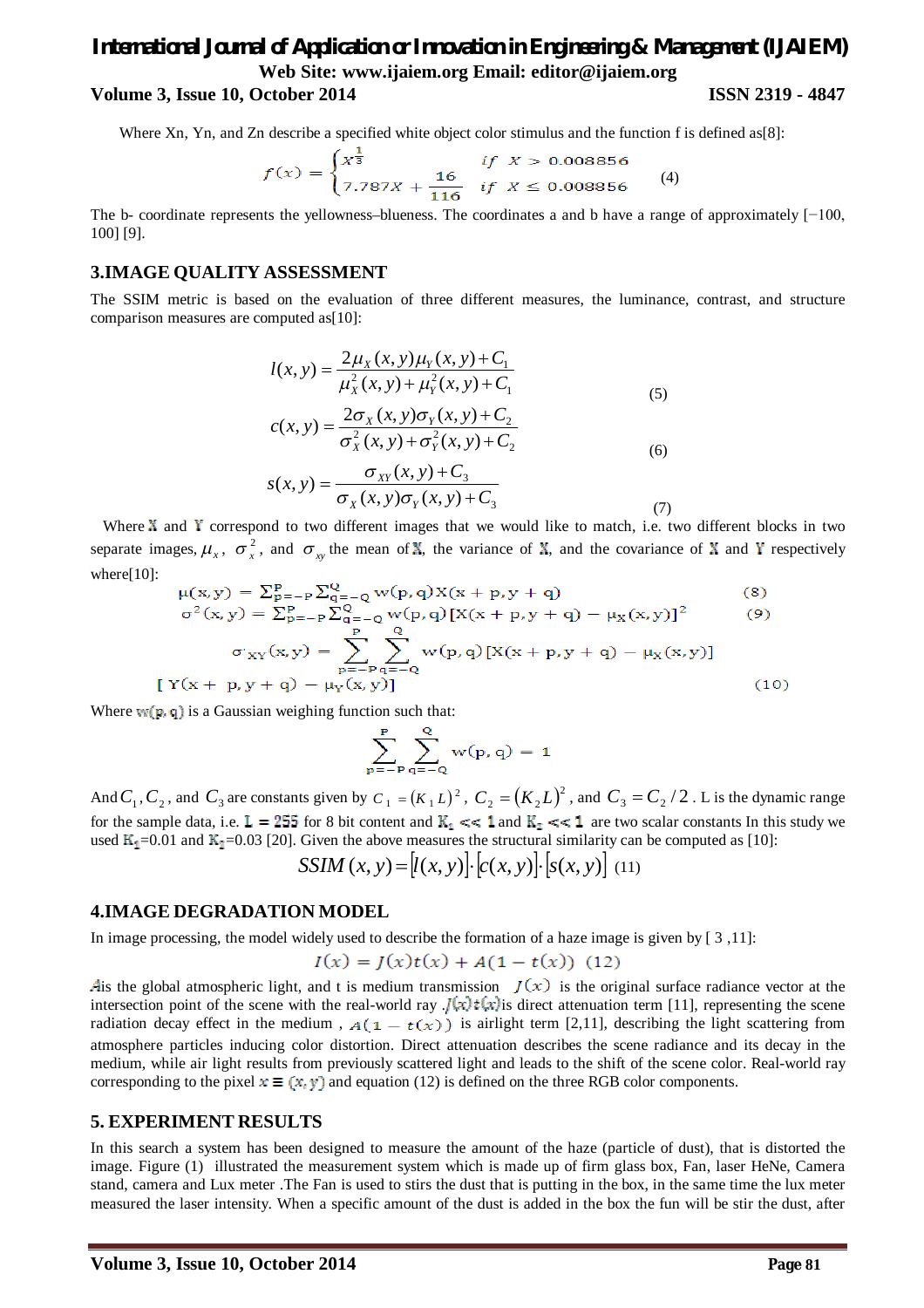## *International Journal of Application or Innovation in Engineering & Management (IJAIEM)* **Web Site: www.ijaiem.org Email: editor@ijaiem.org Volume 3, Issue 10, October 2014 ISSN 2319 - 4847**

small time the dust is gets still at the bottom of the box. The images are taken from this time (during the dust is stirs to it gets on the bottom), we can consider all images are the hazy image but the last image is approximately optimal images.in this system if the dust is increased the laser intensity is decreased. The two group images a and b are illustrated in the figure 2and 3.



**Figure 1:** system which is used to estimate the amount of the dust that is made hazy image.

In the figures (4,a) , (6,a) illustrated the relationship between the max.illuminance and the SSIM for the value component in Lab-color space for data images, from these figure we can see the max.illuminance increasing with increased the SSIM due to decrease the dust. And the relationship between the max.illuminance and SSIM components was illustrate In the figures  $(4,b),(6,b)$  we can noted the contrast component is approximately remaining constant, and is not effected by increasing the dust, whereas the structure value became lower by increasing the dust and the luminance is slightly effect by distortion.And figures (5,a,b) and (7,a,b) are illustrated the relationship between the max.illuminance and the NMSE for RGB and each component in Lab for data images , we can see the NMSE is decreasing with increased the max.illuminance in the b-chromatic are more effected by the dust and the( L and a )components are not effect by increasing the dust.

## **6.CONCLUSION**

In this search, we study the quality of the hazy images by using Lab- color space, from the result we can see the chromatic component (b- component) is very affected by the distortion and the lightness component L ,and the (chromatic component a ) are low affected. And in reference SSIM quality for value the structure follows the luminance is decreasing due to the dust compare with the contrast value.

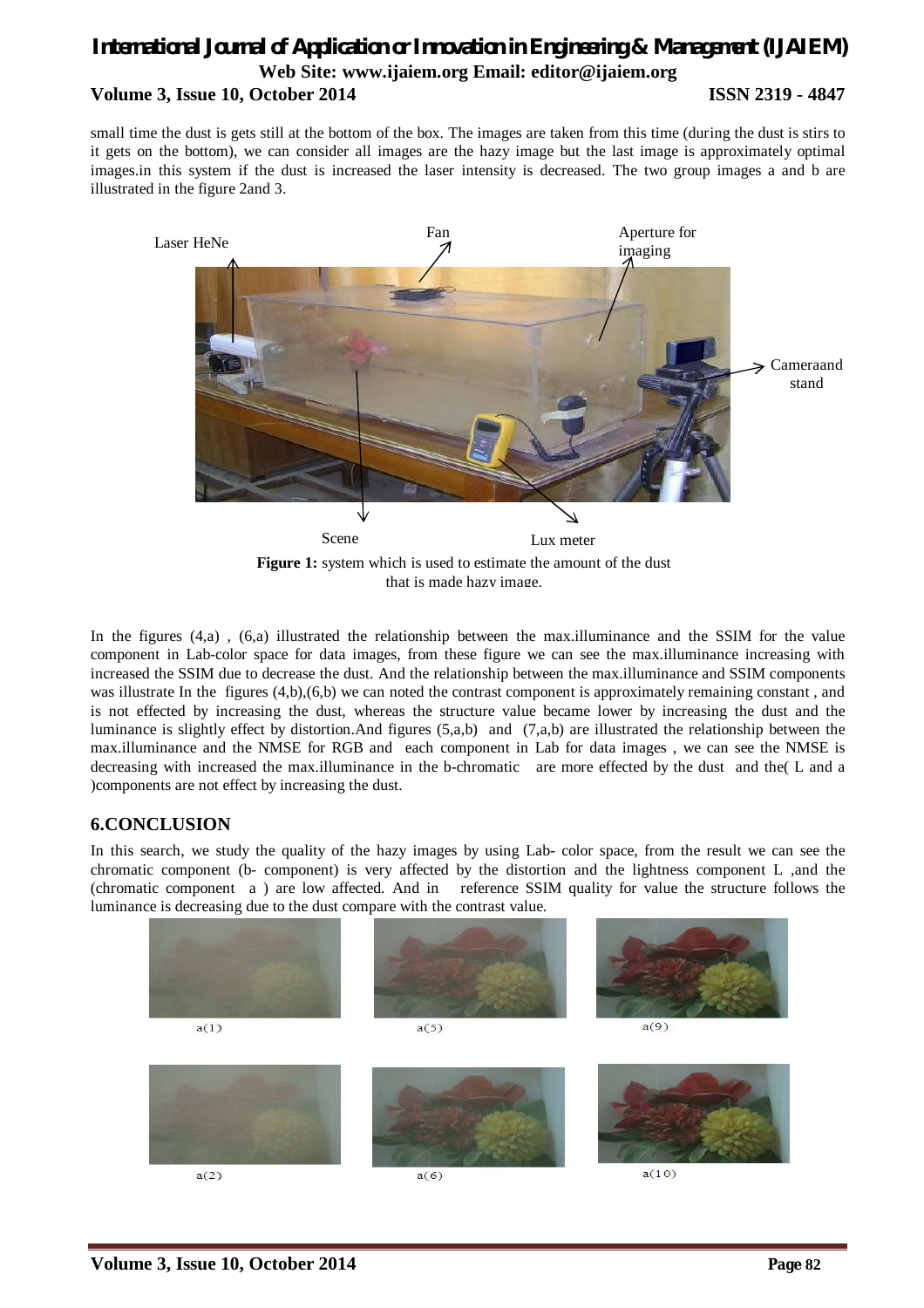# *International Journal of Application or Innovation in Engineering & Management (IJAIEM)* **Web Site: www.ijaiem.org Email: editor@ijaiem.org**

**Volume 3, Issue 10, October 2014 ISSN 2319 - 4847**



<sup>b(4)</sup><br>**Figure 2:** First group of the hazy images with different hazy levels (from maximum in a(1) to very low hazy in a(12)).



**Figure 4:** The Max. illuminance as a function of SSIM for the Value component in Lab color space (in a) and ( in b) the components of SSIM are (Luminance ,Contrast and Structure), for first group images



**Figure 5:** Relationship between Max. illuminance and NMSE (a) for RGB component and (b) for lightness ,acomponent and b- components, for first group images.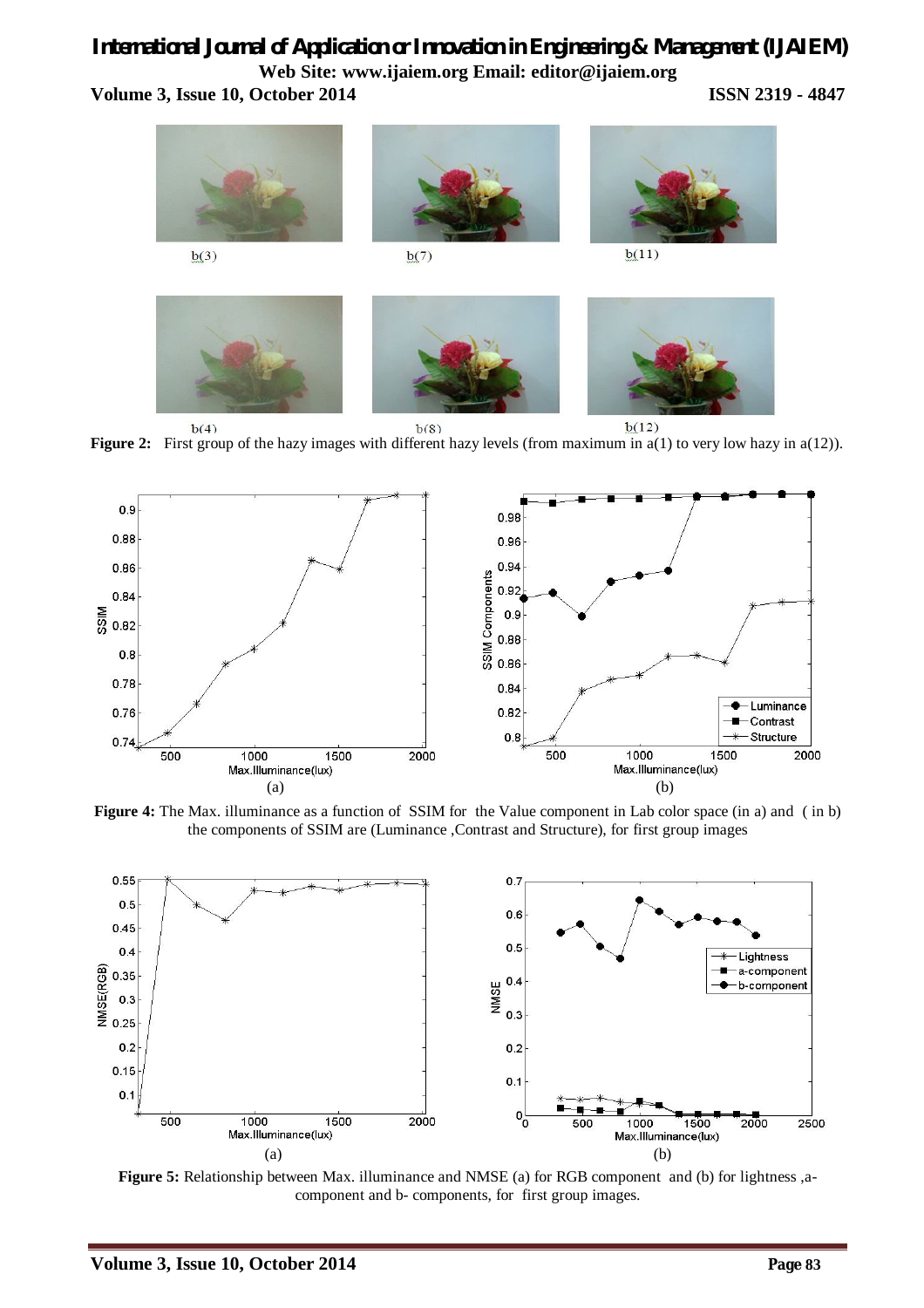# *International Journal of Application or Innovation in Engineering & Management (IJAIEM)* **Web Site: www.ijaiem.org Email: editor@ijaiem.org**

**Volume 3, Issue 10, October 2014 ISSN 2319 - 4847**



**Figure 6:** Relationship between Max. illuminance and NMSE (a) for RGB component and (b) for lightness ,acomponent and b- components, for second group images.



**Figure 7:** The Max. illuminance as a function of SSIM for the Value component in Lab color space (in a) and (in b) the components of SSIM are (Luminance ,Contrast and Structure), for second group images.

#### **References**

- [1] Zheqi Lin, Xuansheng Wang," Dehazing for Image and Video Using Guided Filter", Journal of Applied Sciences, vol. , issue 04, pp. 123-127,2012.
- [2] H. Koschmieder. "Theorie der horizontalensichtweite", Beitr.Phys. Freien Atm., 12:171–181, 1924.
- [3] Kaiming He, JianSun,Xiaoou Tang," Single Image Haze Removal Using Dark Channel Prior" Pattern Analysis and Machine Intelligence, IEEE , vol 33: issue 12 , p 2341 - 2353 . Dec. 2011.
- [4] Fan Guo,ZixingCai ,Bin Xie , Jin Tang" Automatic Image Haze Removal Based on Luminance Component", International Conference, IEEE, (WiCOM), 2010 .
- [5] M. Carnec, P. Le Callet, and D. Barba, "Full reference and reduced reference metrics for image quality assessment," presented at Seventh International Symposium on Signal Processing and Its Applications, 2003.
- [6] Horita, Y., Miyata, T., Gunawan, P. I., Murai, T., and Ghanbari, M., "Evaluation model considering statictemporal quality degradation and human memory for SSCQE video quality," in Proc. SPIE, Lugano, Switzerland, PP. 1601-1611 ,2003 .
- [7] Sony Wine S., J and Horne R.E., "The Color Image Processing Hand Book", International Thomson, 1998.
- [8] Marc Ebner," Color Constancy",John Wiley & Sons ,2007.
- [9] HaimLevkowitz, "Color theory and modeling for computer graphics, visualization, and multimedia applications ", Kluwer Academic Publishers, 1997.
- [10] W.S. Malpica, A.C. Bovik," SSIM based range image quality assessment" Fourth International workshop on Video Processing and Quality Metrics for Consumer Electronics Scottsdale Arizon, 2009 .
- [11] Johannes Kopf, Boris Neubert, Billy Chen, Michael Cohen, Daniel Cohen-Or, Oliver Deussen, Matt Uyttendaele, andDaniLischinski. Deep photo: Model-based photograph enhancement and viewing. ACM Transactions on Graphics(Proceedings of SIGGRAPH Asia 2008).
- [12] R. Tan. Visibility in bad weather from a single image. CVPR, 2008.